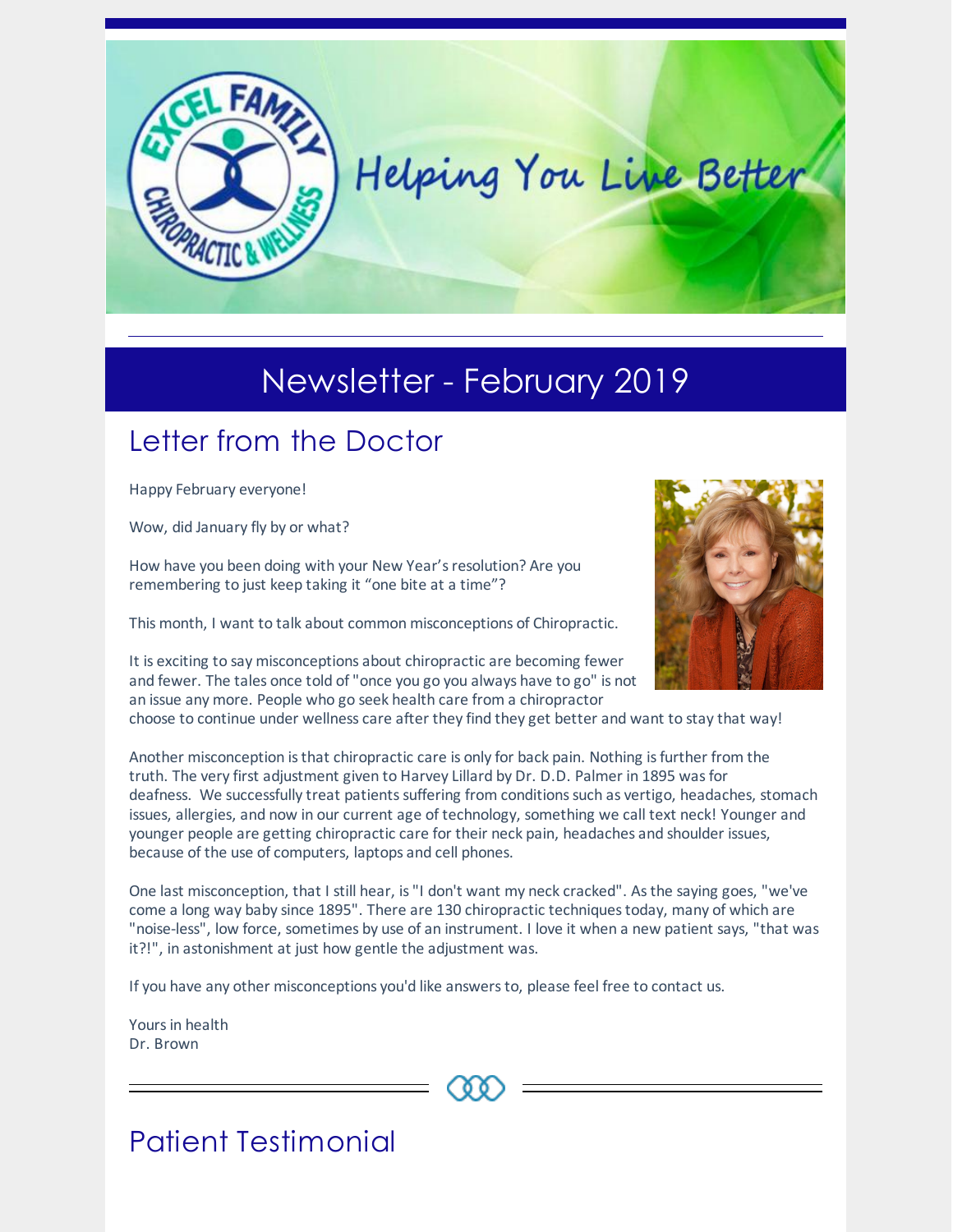

Jordan sees Dr. Spencer for low back and mid back pain which interfered with his daily activities. Jordan states"Dr. Spencer keeps me out of pain!" He has continued improvement every day. Rachel came to Dr. Spencer with constant low back pain that radiated down her legs. Since seeing Dr. Spencer she states"I've never felt so much better! He has a lot of knowledge!" Rachel states"Excel Chiropractic is a friendly environment and the kids love coming here!" She refers friends all the time to Excel.

# Upcoming Events

2/8 Come listen to Cindy Rabe, Herbalist, talk about our digestive system! \$15 entry reserve your spot today! 6:30pm - 8pm 2/9 Thermography with Jenny Steger 8am -1pm 2/9 Dr Brown closed

2/16 Dr Spencer closed

#### **2/18 Excel is growing!!**

#### **We will begin construction in our office for expansion** \*

2/20-2/25 Dr Brown and Dr Spencer closed. Staff will be attending the annual Parker College of Chiropractic Seminar to continue learning so we can better serve our patients

\* Nutrition and Massage appts are available at thistime, however it may be noisy with construction\*

### February Specials



Brainspan test Find out the status of your health a new way!

#### **Valentine Special**

Buy 1 at \$99 and get the second one for a loved one for \$69.